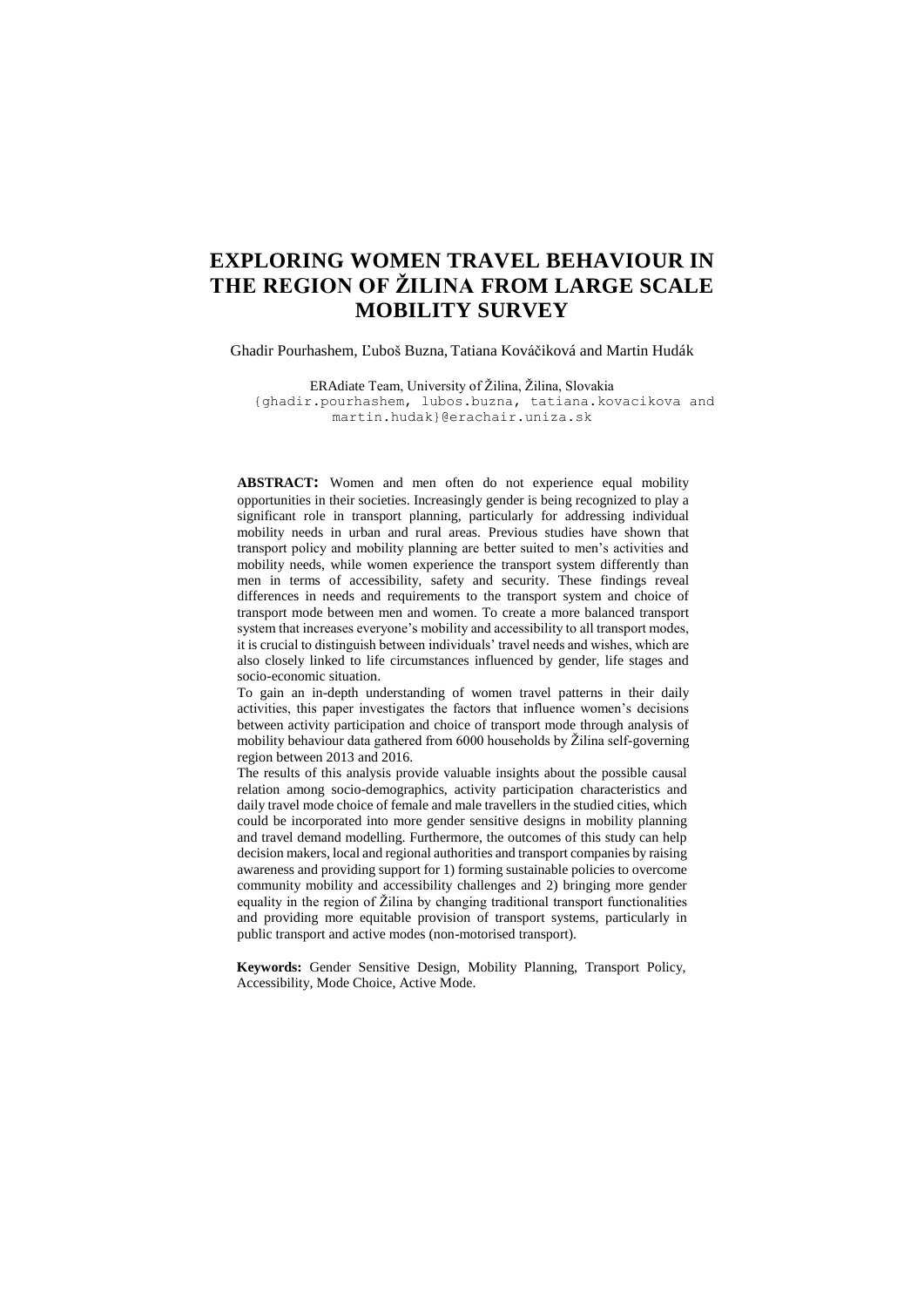# **1 Introduction**

Gender is being recognized to play a significant role in transport planning, particularly for addressing individual mobility needs in urban and rural areas since about 1980 [1, 2, 3, 4]. In recent decades, many efforts toward understanding gender differences in mobility patterns have been accomplished in theory and practice. Investigating the relationships between changes in needs due to demographic and socio-economic changes and spatio-temporal constraints proposed by Hägerstrand [5], was one of the most interesting aspects of identifying women's mode choice behaviour that has been researched in last decade.

A growing literature on travel behaviour indicates significant gender differences in mobility and travel patterns where women experience more trips than men in the developed world and in many developing countries [6]. However, women may be less mobile than men in some developing countries and their travel patterns are more complicated [7, 8]. Parameters like income, age, household size and structure, elderchild care responsibilities, ethnicity, employment status, degree of disability, location, class, and education can cause significant differences among women's mobility patterns. Moreover, some factors such as personal safety, security and quality of service are important concerns of women's mobility [9, 10]. Therefore, taking gender differences into account in travel behaviour it is important to identify women's transportation needs and mobility provisions [11, 12, 13].

Focus on differences in men's and women's travel patterns has been a characteristic feature in many discussions and the gender gap between developed and developing countries requires an acceleration of knowledge transfers between the two spheres [14]. A wide range of research has been done in developed and developing countries to report the gender difference impacts on the travel patterns where, gender differences in travel behaviour are relatively well-known in developed countries in comparing to the developing world [15, 16, 17, 18]. Reference [19] well illustrates the facts that women have unequal access to means of transportation and to transport-related decisionmaking and that women's travel behaviour differs substantially from that of men. Some of the differences may be related to personal attitudes, temperaments and capabilities. Most of them, however, are directly related to male-female power relationships and gendered responsibilities for reproductive and caretaking tasks. Gender differences in travel behaviour are less marked in societies where women and men have equal access to the transport systems.

Works [20, 21, 22] explain important gender differences relating to perception of personal safety in public transport stations, car parks and other public places where women often change their travel behaviours due to fears of harassment and violence from other passengers. Moreover, gender issues in transportation has produced important results such as differences between women's and men's driving behaviour and safety outcomes, differences between women's and men's travel behaviours, e.g., mode choice, trip chaining, and vehicle design and safety features as they relate to women. In many western countries women are making more trips, and more frequently travel by car as drivers, also traveling longer distances [23]. Also, due to factors such as economic circumstances and age, subgroups of women meet notable differences in the travel patterns. Meanwhile, older women still do not drive as often as older men, and they stop driving earlier [24].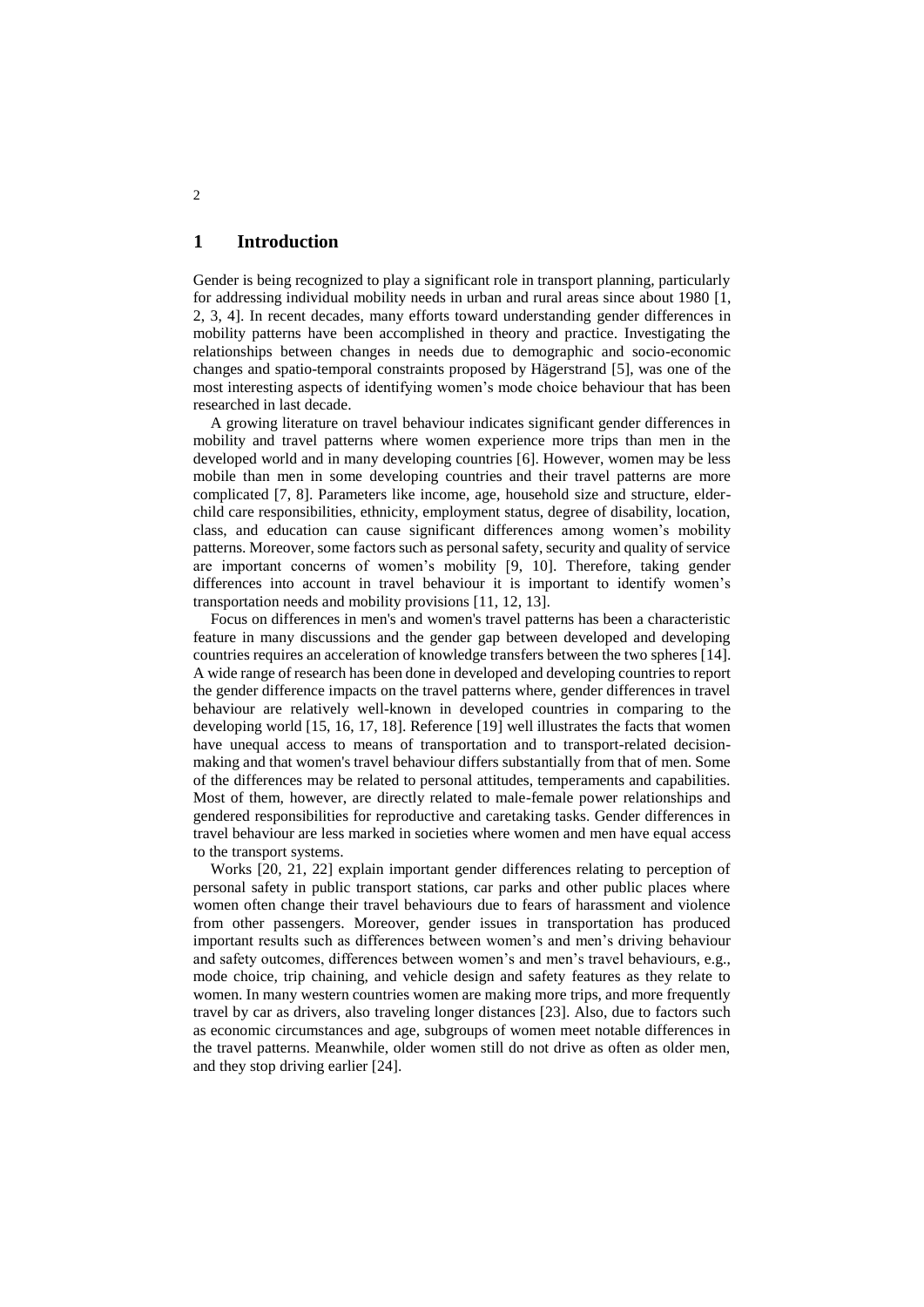Reference [14] presented critical approach to generalization of men's and women's travel patterns, and to highlight the heterogeneity that exists within groups as well as similarities between traditional traveller categories. Researchers in Denmark, Finland, Norway and Sweden have problematized the stereotypes of gender and travel trajectories in these countries. The standard solution of equating travel behaviour (e.g. choice of transport mode) and travel needs (e.g. preferences) because of many reasons has come under criticism in their work [25, 26]. Promoting dialogue on constraints to women, providing technical assistance to governmental teams in designing and implementing policies and improvements of the institutional capacity of transport agencies in developing economies are considerable solutions. More inclusive urban access would also improve conditions for women and enable them to make choices according to their needs [27].

Despite the fact that many research studies have been accomplished to broaden the scope of gender dimension in transport planning and policies, there has been little attention to explore the influence of gender on activity participation and trip mode choice as a part of travel behaviour in Slovakia. Therefore, the current research aims to explore and understand gender differences in mobility patterns in the region of Žilina. The analysis of the relationships between type of activity participation and gender helps planers to better understand how men and women organise their daily time and how such organisation affects travel behaviours, particularly their daily travel mode. Besides, more knowledge about women mobility needs provides valuable intuition about the effectiveness of current transportation policy on changing women's activitytravel behaviour (travel pattern) and incorporating into more gender sensitive designs in mobility planning and travel demand modelling.

# **2 Data collection and sample description**

The data used in this paper were collected within the travel behaviour survey organised by the Žilina self-governing region between 2013 and 2016. Geographically, the survey covered the area of the Žilina region and it was conducted in two phases. The first phase was carried out in 2013 for districts of Žilina, Martin, Liptovský Mikuláš and Bytča. The second phase was executed in November 2016 for remaining districts of Čadca, Námestovo, Kysucké Nové Mesto, Turčianske Teplice, Ružomberok, Tvrdošín and Dolný Kubín.

The survey captured mobility behaviour of households for one workday in the mid of the week (Tuesday, Wednesday or Thursday). Participants were asked to fill in three questionnaires: household questionnaire, individual questionnaire and travel diary.

For survey, 6231 households (18 382 inhabitants) were approached to record the data about their trips. In diary questionnaire, people were asked to report their mobility behaviour (i.e. all out-of-home activities) across a one day along with their specifications including trip purpose, trip duration (departure and arrival time), destination (i.e. location of activity performance), mode of transportation, trip length and number of accompanying persons in car. Furthermore, the socio-demographic characteristics of households and of each member were inquired. After a cleaning and screening procedure, the sample was reduced to 17 907 persons among them 9048 (50.5 %) females and 8859 (49.5 %) males living in 5917 households. It should be noted that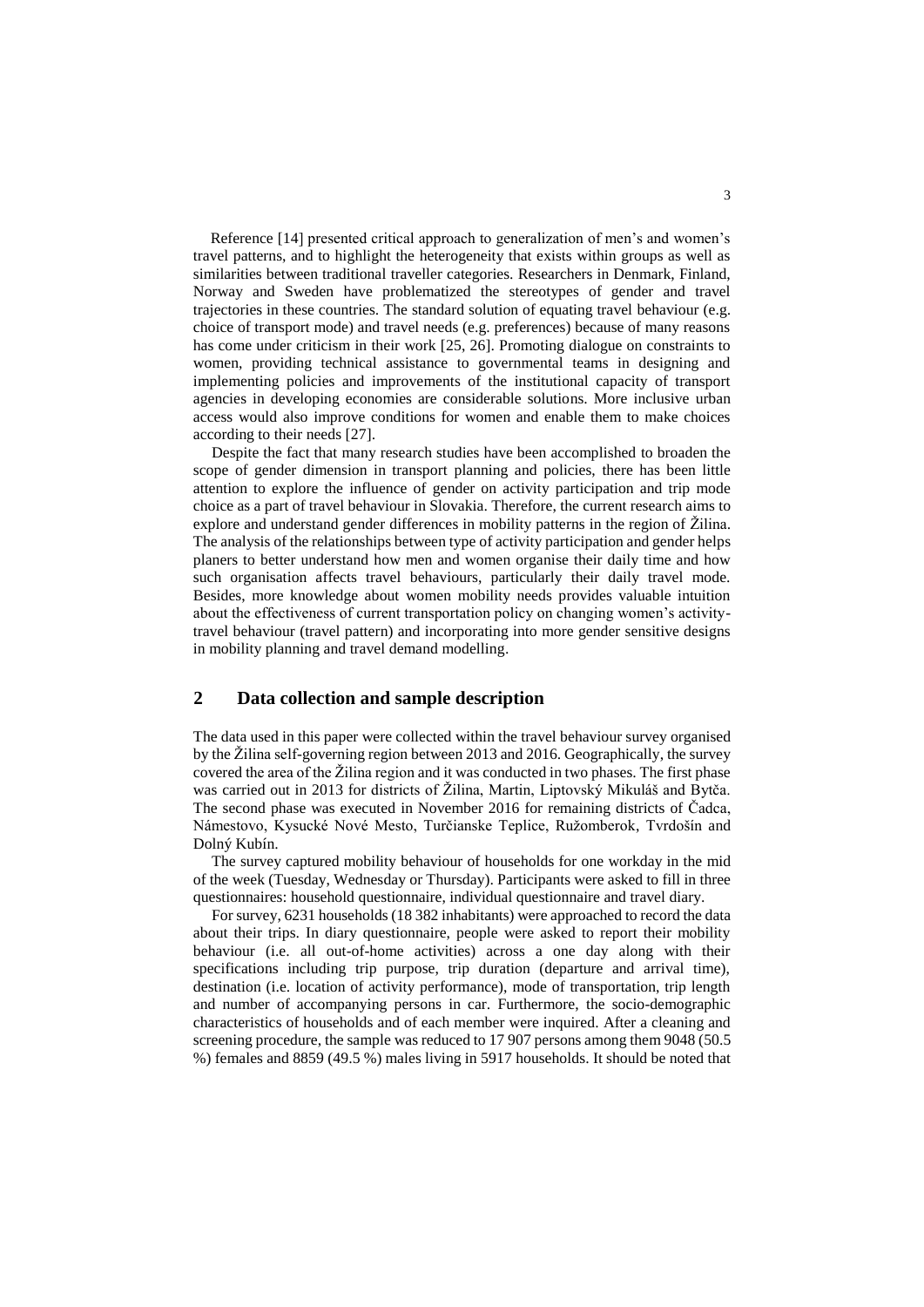the survey was not intended to investigate participation of women in transport, however, the gender of participants seems to be well balanced over the districts of the Žilina region, age groups and social status (see Fig. 1).



**Fig. 1.** Participation in the mobility behaviour survey by gender. (a) Distribution of participants' gender over the districts of the Žilina region. (b) Distribution of gender over age groups. (c) Distribution of gender as a function of social status.

# **3 Modelling methodology**

The mode choice is a complex decision-making process per se. To investigate the factors that influence women's decisions between activity participation and choice of transport mode, the Multinomial Logit (MNL) is applied. The MNL models have been applied widely in transportation research, particularly in travel choice modelling due to the fact that the formula for the choice probabilities takes a closed form and is readily interpretable. The MNL model is derived through the application of utility maximization concepts to a set of alternatives from which one, the alternative with maximum utility, is chosen [28].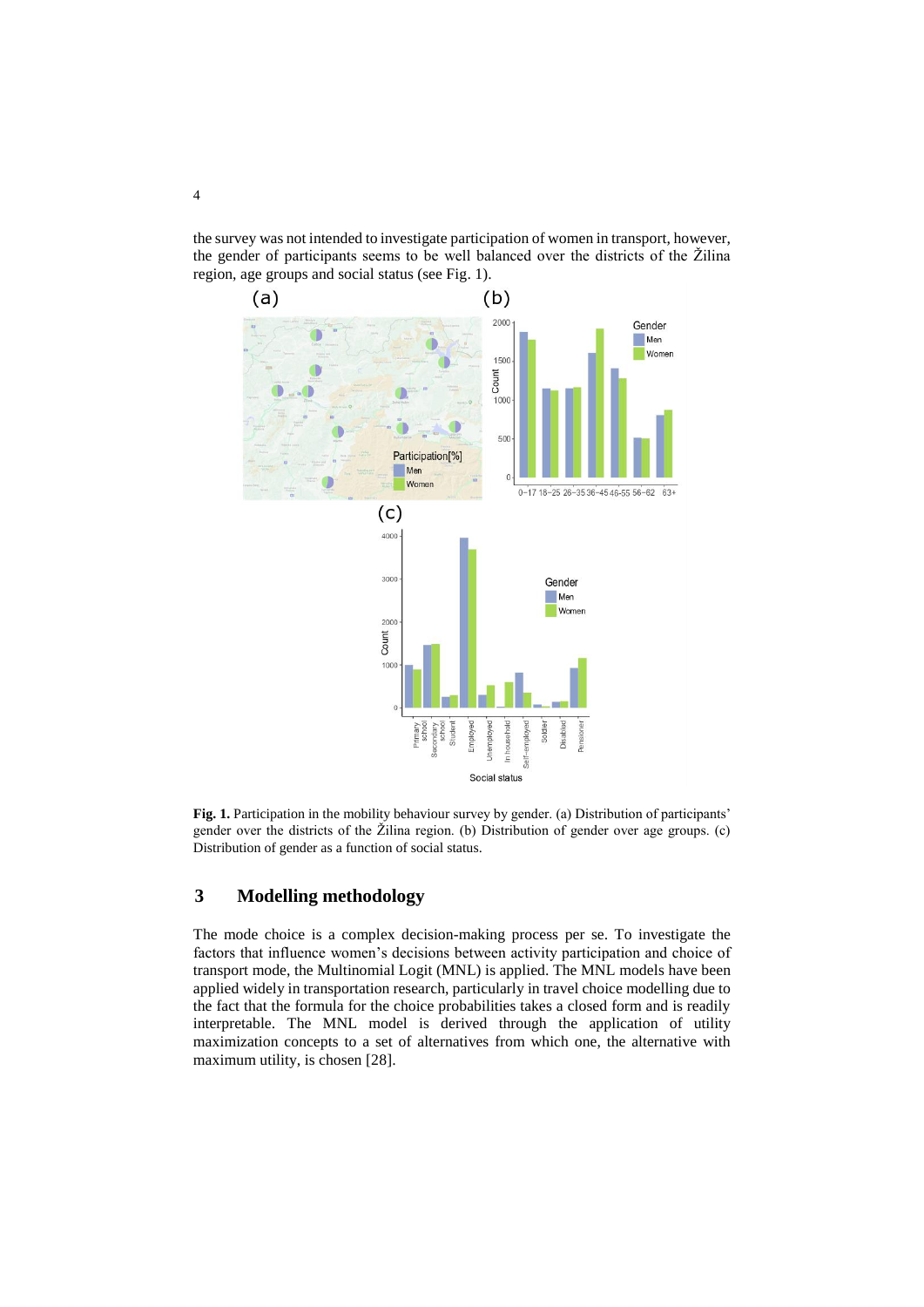The probability of selecting mode *i* by individual *n* is expressed as:

$$
P_{ni} = \frac{e^{V_{ni}}}{\sum_{i=1}^{J} e^{V_{ni}}} \tag{1}
$$

where:

 $P_{ni}$  is the probability that mode *i* is chosen by individual *n* 

- *e* is the Euler's number
- $V_{ni}$  is the estimate of the utility of mode *i* for individual *n*
- *J* is the number of all available travel modes.

The perceived utility of mode *i* by individual *n* is derived as a linear function of explanatory variables  $(X_{ni})$  as:

$$
V_{ni} = \sum_{n} \beta_i * X_{ni}, \qquad (2)
$$

where  $\beta$  is a vector of parameters.

## **4 Results**

#### **4.1 Descriptive data analysis of the gender role in transport mode choice**

For out-of-home activity participation there are at least two activity type segmentations. The first group studies [29] categorise activities into two major groups: mandatory (work, work-related, school and school related activity) and non-mandatory (maintenance/discretionary). The other group studies [30, 31, 32] consider three categories: subsistence (work or school), maintenance (such as child care, grocery shopping, banking, household work, and pickup /drop-off children) and discretionary (such as volunteer and religious activities as well as recreation and entertainment). Trip purpose classification adopted in this study is according to activities requiring travel, which are grouped in five categories: work (work and work-related activity), education (in school or university), shopping (grocery shopping and daily shopping), maintenance (e.g. medical care, banking, administrative services) and leisure (social and recreation activities).

The travel mode indicates the main transportation mode for the trip. Individuals for daily travel activities use different modes according to the household attributes (e.g. age, car ownership, income, etc.) and time of day. Hence, the travel mode reflects the most crucial decision that a traveller makes in terms of using a private car versus public transport and non-motorised or any other mode. Based on the reported data, individuals used eight transport modes for daily travel in the region of Žilina. With these data, we initially started analysing travel behaviour by comparing the number of trips as a function of the trip purpose, visualized in Fig. 2a. Here, we observe differences between behaviour of women and men. Women do more trips for leisure activities (visits, restaurants, cinema etc.) and for shopping activities, while men reported more trips for activities related to work. The number of trips for education (i.e. predominantly taken by youth generation) is very similar. Colours in Fig. 2a indicate the used mean of transport. Trips related to the education are very well balanced also in terms of the used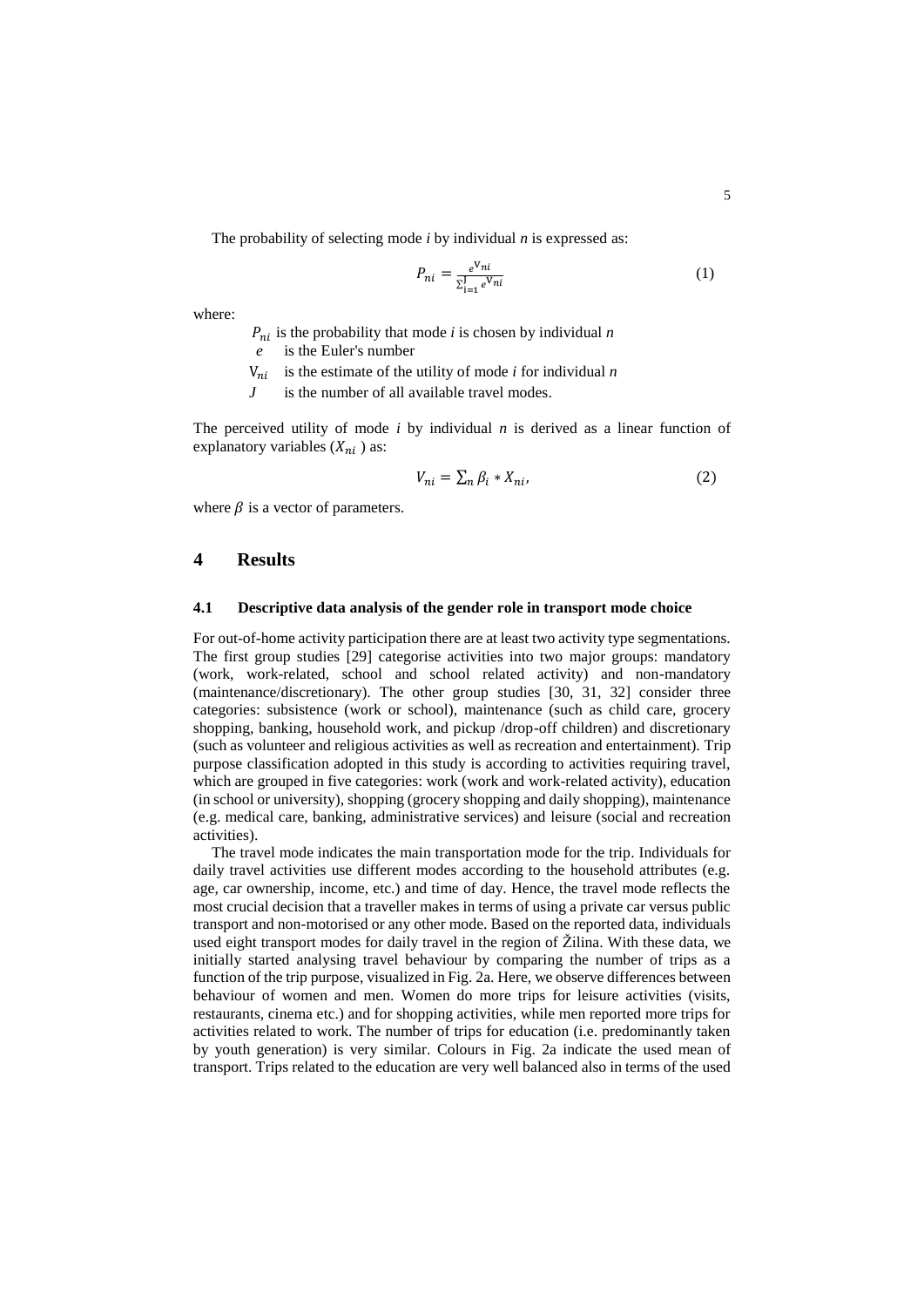mean of transport. Most often children get to schools on foot, by public transport or as car passengers. Thus, as expected, the gender transport inequalities emerge in the adult age. Independently on the trip purpose women tend to walk more and apart from commuting, it is for them the dominant mean of transport. For commuting the most often is used private car that is used much more often by men than women. Partly, this can be also attributed to the fact that within the population of adults that took part in the survey it is men who possess a driving license much more often. The only exception is age group from 56 to 62 (see Fig. 2b).



**Fig. 2.** (a) The number of trips by the purpose and the gender of travelers. Colours indicate used mean of transport. (b) Possession of the driving license among the participants of the survey by age groups.

To understand better the differences between how men and women use for commuting private cars and public transport, we show in Fig. 3 their usage as a function of age group and education level. Private cars are predominantly used by men independently of the age, while the higher level of education leads to lower level of gender inequality. When it comes to the usage of public transport, the situation is different. In young population (age up to 35 years), the usage of public transport is very well balanced and the bias toward women using public transport more, appears only in older population. This is potentially interesting finding, which should be noticed by public transport operators and by authorities to develop measures towards motivating more males in the age group of 30-40 not to change to individual transport, but to keep them using public transport. Similarly, the inequality decreases with the level of education, while in the group of participants with university education we observe good gender balance.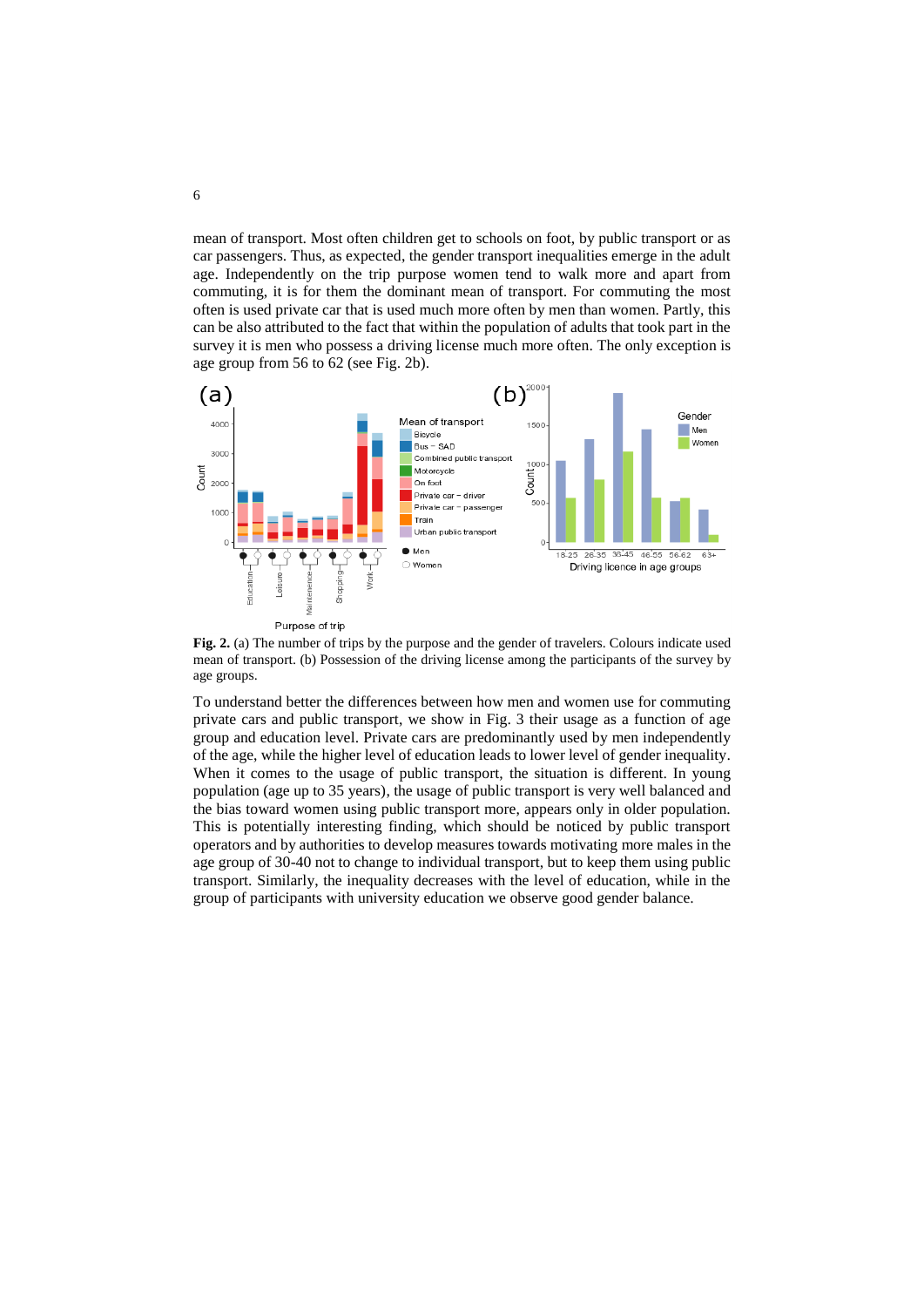

**Fig. 3.** Comparison of the participants driving to work a private car and using a public transport by gender. (a) Participants driving to work a privite car by age groups (b) Participats using for commuting a public trasport by age groups. (c) Education level of participats driving to work a private car. (d) Education level of participants using for commuting a public tranport.

Apart from differences, descriptive analyses uncovered also many similarities in the travel behaviour of men and women. We have analysed origin-destination matrix of trips among districts of the Žilina region. As expected, the majority of trips are done within individual districts (short trips), but surprisingly the proportions of trips that originate and have a destination in different districts (long trips) are comparable for men and women. This can be also partly seen in Fig. 4a, where we displayed complementary cumulative distributions of travel distances of men and women. From the distributions is clear that travelled distances are very similar. Furthermore, data in Fig. 4b imply that trips of mem and women are also similarly distributed over the time of day. Few more men start they trips early in the morning. Then, we observe a typical morning and afternoon peeks and also towards very late evening hours the number of trips by men and women is very similar. We checked more closely trips made by women after 10:00 pm, finding that the most of them seem to be trips from work to home made by three-shifts production workers. The number of trips on weekdays is approximately twice the number of trips on weekend days (see Fig. 4c and 4d). Again, quite surprisingly, the numbers of trips reported in the survey by men and women are very similar.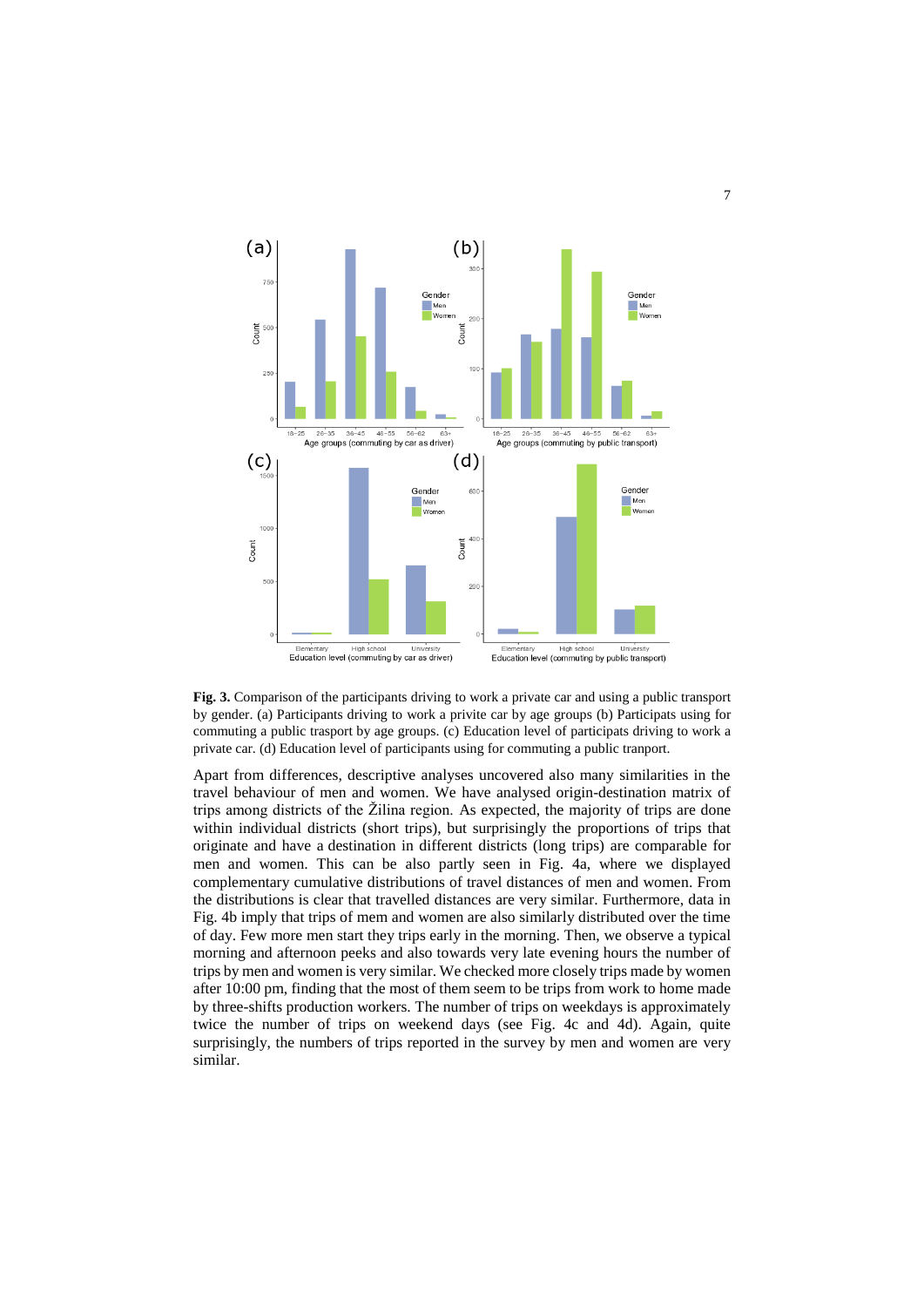

**Fig. 4.** Identified similarities in mobility behaviour of females and males in the Žilina region. (a) Complementary cummulative ditribution of trip length in kilometres. (b) Number of travelers as a function of time of day. (c) Typical number of trips in a work day. (d) Average number of trips in weekends.

# **4.2 Analysis of differences in the travel behaviour of men and women in the Žilina region**

Travel behaviour data of people over the age of 18 was analysed using MNL regression in SPSS23 that is appropriate when the outcome variables are categorical with more than two categories and the predictors are of any type. The modal choice model was estimated by using the maximum likelihood method. The results after modification according to final model represent that our model was fitted well (Table 1). The Pseudo R-Square indices in Multinomial Logistic regression is treated as  $R^2$ . Pseudo R-Square values can reach to a maximum of 1 and larger that indicate more of the variation is explained by the model.

|  |  |  | <b>Table 1.</b> Pseudo R-Square. |
|--|--|--|----------------------------------|
|--|--|--|----------------------------------|

| Cox and Snell | 0.587 |
|---------------|-------|
| Nagelkerke    | በ 607 |
| McFadden      | 0.259 |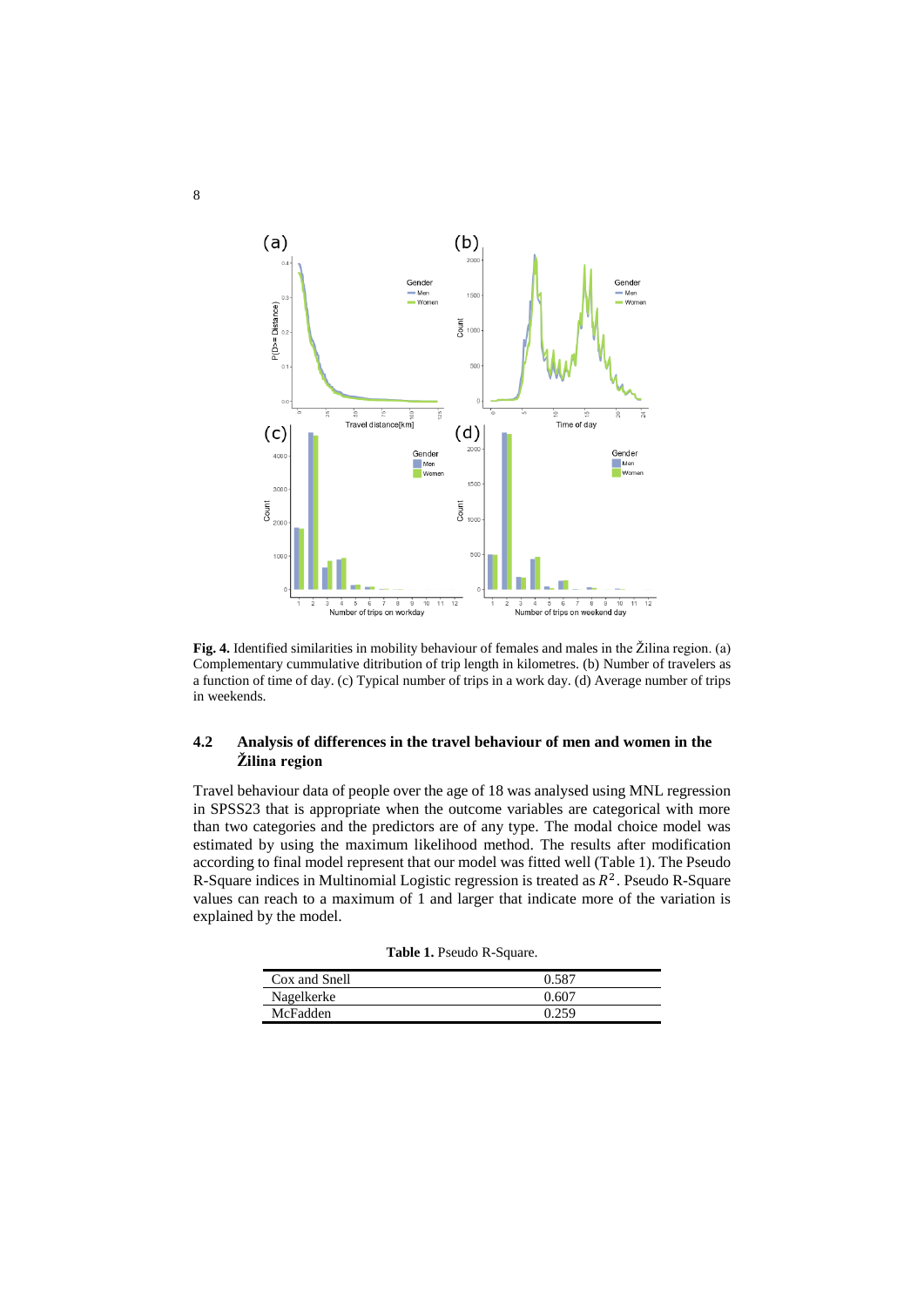Estimation results of MNL is presented in Table 2. The estimated results reveal the significant effects of used variables on travel mode-choice which are discussed in following.

- *Gender* with regards to individuals' characteristics, gender has positive significant effect on women trips by public transport, private car as passenger, train, bicycle and walk. The multinomial logit for women relative to men is 1.047 unit higher for choosing private car as passenger given all other available travel modes in the model are held constant. Therefore, it can be interpreted women in region of Žilina are more likely than men to travel by car as passenger.
- *Age:* respondents age as we expected was not significant predictor for choosing travel mode. According the results, age has negative impact on trips using intercity bus and foot. It means that young people more likely use less intercity bus for their daily trips compared with older people who mostly use private car as drivers.

|                          |                                    |                  |                      |         |                |      |         | 95 % Confidence |                       |
|--------------------------|------------------------------------|------------------|----------------------|---------|----------------|------|---------|-----------------|-----------------------|
|                          |                                    |                  |                      |         |                |      |         |                 | Interval for $Exp(B)$ |
|                          |                                    |                  | Std.                 |         |                |      |         | Lower           | Upper                 |
| Travel Mode <sup>a</sup> |                                    | B                | Error                | Wald    | df             | Sig. | Exp(B)  | Bound           | Bound                 |
| Walk                     | Intercept                          | .997             | .255                 | 15.233  | $\mathbf{1}$   | .000 |         |                 |                       |
|                          | Age                                | -.012            | .003                 | 16.838  | 1              | .000 | .988    | .982            | .994                  |
|                          | <b>Travel Distance</b>             | $-471$           | .019                 | 618.060 | 1              | 000  | .624    | .602            | .648                  |
|                          | <b>Social Status</b>               | .105             | .027                 | 15.449  | 1              | .000 | 1.111   | 1.054           | 1.170                 |
|                          | Gender=1]                          | .926             | .075                 | 153.745 | 1              | .000 | 2.526   | 2.181           | 2.924                 |
|                          | Gender=21                          | $\overline{0}$   |                      |         | $\overline{0}$ |      | $\cdot$ | $\cdot$         | $\cdot$               |
|                          | Trip purpose $(wordk)=1$ ]         | $-880$           | .172                 | 26.097  | 1              | 000  | .415    | 296             | .581                  |
|                          | Trip purpose (education)=2]        | .681             | .314                 | 4.709   | $\mathbf{1}$   | .030 | 1.976   | 1.068           | 3.655                 |
|                          | Trip purpose (shopping)=3]         | $-436$           | .171                 | 6.513   | 1              | .011 | .646    | .462            | .904                  |
|                          | Trip purpose (maintenance)=4]      | $-375$           | .140                 | 7.160   | $\mathbf{1}$   | 007  | .687    | .522            | .905                  |
|                          | Trip purpose (leisure)=5]          | $\boldsymbol{0}$ |                      |         | $\overline{0}$ |      |         |                 |                       |
|                          | Departure time $(6:00-8:00) = 1$   | 3.565            | .133                 | 720.212 | 1              | 000  | 35.332  | 27.233          | 45.839                |
|                          | Departure time $(8:00-15:00) = 2$  | $\mathbf{0}$     | $\ddot{\phantom{0}}$ |         | $\overline{0}$ |      |         |                 |                       |
|                          | Departure time $(15:00-17:00) = 3$ | $-253$           | .153                 | 2.745   | 1              | 098  | .776    | .575            | 1.047                 |
|                          | Departure time $(17:00-22:00) = 4$ | $-261$           | .164                 | 2.549   | 1              | 110  | .770    | .559            | 1.061                 |
|                          | Departure time $(22:00-6:00) = 5$  | $-737$           | .181                 | 16.640  | 1              | .000 | 478     | .336            | .682                  |
|                          | Driving license=0]                 | $-538$           | .184                 | 8.566   | 1              | 003  | .584    | .407            | .837                  |
|                          | Driving license=1]                 | $\mathbf{0}$     |                      |         | $\overline{0}$ |      |         |                 |                       |
| <b>Bicycle</b>           | Intercept                          | $-.358$          | .364                 | .965    | 1              | .326 |         |                 |                       |
|                          | Age                                | $-.004$          | .004                 | .716    | 1              | .397 | .996    | .988            | 1.005                 |
|                          | <b>Travel Distance</b>             | $-.267$          | .019                 | 196.241 | 1              | .000 | .766    | .738            | .795                  |
|                          | <b>Social Status</b>               | $-.031$          | .040                 | .620    | 1              | .431 | .969    | .896            | 1.048                 |
|                          | $Gender=11$                        | .609             | .110                 | 30.637  | 1              | .000 | 1.839   | 1.482           | 2.281                 |
|                          | Gender=21                          | $\boldsymbol{0}$ |                      |         | $\overline{0}$ |      |         |                 |                       |
|                          | Trip purpose $(wordk)=1$ ]         | $-0.777$         | .246                 | 9.992   | 1              | .002 | .460    | 284             | .744                  |
|                          | Trip purpose (education)=2]        | 1.959            | 1.050                | 3.479   | 1              | .062 | .141    | .018            | 1.105                 |
|                          | Trip purpose (shopping)=3]         | $-.335$          | .237                 | 1.991   | 1              | .158 | .715    | .449            | 1.139                 |
|                          | Trip purpose (maintenance)=4]      | $-.273$          | .199                 | 1.892   | 1              | .169 | .761    | .515            | 1.123                 |
|                          | Trip purpose (leisure)=5]          | $\overline{0}$   |                      |         | $\Omega$       |      |         |                 |                       |
|                          | Departure time $(6:00-8:00) = 1$   | 3.448            | .158                 | 475.505 | 1              | .000 | 31.445  | 23.065          | 42.870                |
|                          | Departure time $(8:00-15:00) = 2$  | $\boldsymbol{0}$ |                      |         | $\Omega$       |      |         |                 |                       |
|                          | Departure time $(15:00-17:00) = 3$ | $-.213$          | .220                 | .940    | 1              | .332 | .808    | .525            | 1.243                 |
|                          | Departure time $(17:00-22:00) = 4$ | $-0.366$         | .235                 | 2.430   | 1              | .119 | .694    | .438            | 1.099                 |
|                          | Departure time $(22:00-6:00) = 5$  | $-1.232$         | .273                 | 20.408  | 1              | .000 | 292     | .171            | .498                  |
|                          | Driving license=0]                 | $-.832$          | .270                 | 9.502   | 1              | .002 | .435    | .257            | .739                  |
|                          | Driving license=1]                 | $\boldsymbol{0}$ | $\ddot{\phantom{a}}$ | $\cdot$ | $\mathbf{0}$   |      | $\cdot$ | $\cdot$         | $\cdot$               |

**Table 2.** Multinomial modal choice model estimation in the Žilina region.

a. The reference category is: Private car-driver.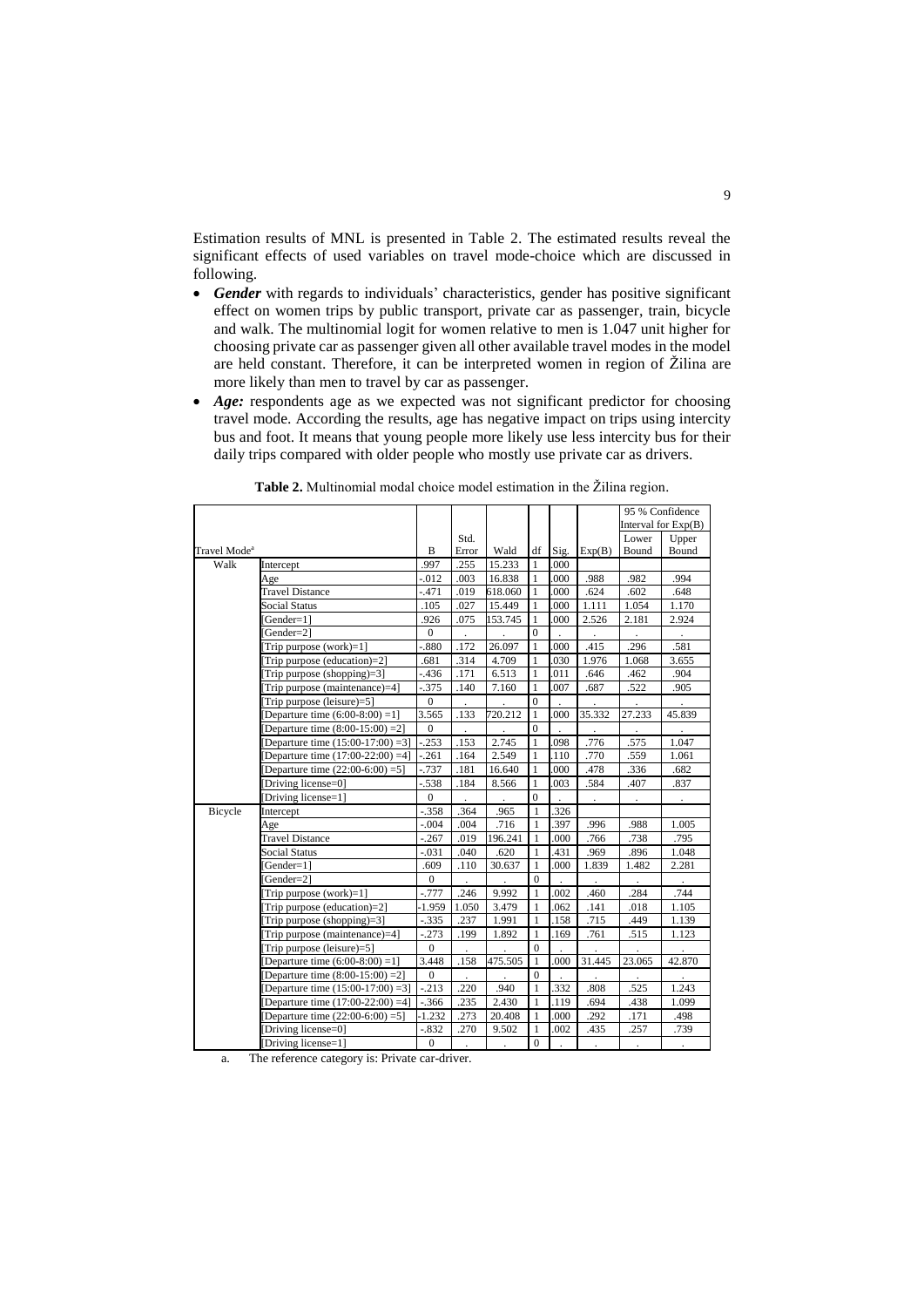|                          |                                                           |                      |            |                |                              |            |               | 95 % Confidence |                     |
|--------------------------|-----------------------------------------------------------|----------------------|------------|----------------|------------------------------|------------|---------------|-----------------|---------------------|
|                          |                                                           |                      |            |                |                              |            |               |                 | Interval for Exp(B) |
|                          |                                                           |                      | Std.       |                |                              |            |               | Lower           | Upper               |
| Travel Mode <sup>a</sup> |                                                           | B                    | Error      | Wald           | df                           | Sig.       | Exp(B)        | Bound           | Bound               |
| Motorcycle               | Intercept                                                 | 3.653                | .968       | 14.230         | 1                            | .000       |               |                 |                     |
|                          | Age                                                       | .008                 | 010        | .557           | $\mathbf{1}$                 | 456        | .992          | .973            | 1.013               |
|                          | <b>Travel Distance</b>                                    | .063                 | 017        | 13.213         | $\mathbf{1}$                 | 000        | .939          | .907            | .971                |
|                          | <b>Social Status</b>                                      | 186                  | 088        | 4.458          | $\mathbf{1}$                 | 035        | 1.204         | 1.013           | 1.430               |
| Gender=1]                |                                                           | .805                 | 317        | 6.446          | $\mathbf{1}$                 | 011        | .447          | 240             | .832                |
|                          | Gender=21                                                 | $\mathbf{0}$<br>.990 |            |                | $\boldsymbol{0}$             |            |               |                 |                     |
|                          | Trip purpose (work)=1]                                    | .859                 | 507<br>856 | 3.818          | $\mathbf{1}$<br>$\mathbf{1}$ | 051<br>316 | .372          | .138<br>441     | 1.003<br>12.654     |
|                          | Trip purpose (education)=2]<br>Trip purpose (shopping)=3] | .661                 | 471        | 1.007<br>1.969 | $\mathbf{1}$                 | 161        | 2.362<br>.516 | .205            | 1.300               |
|                          | Trip purpose (maintenance)=4]                             | 1.083                | 371        | 8.518          | $\mathbf{1}$                 | 004        | 339           | 164             | .701                |
|                          | Trip purpose (leisure)=5]                                 | $\mathbf{0}$         |            |                | $\mathbf{0}$                 |            |               |                 |                     |
|                          | Departure time $(6:00-8:00) = 1$                          | 1.573                | 401        | 15.407         | $\mathbf{1}$                 | 000        | 4.822         | 2.198           | 10.577              |
|                          | Departure time $(8:00-15:00) = 2$                         | $\theta$             |            |                | $\boldsymbol{0}$             |            |               |                 |                     |
|                          | Departure time $(15:00-17:00) = 3$                        | .094                 | 802        | .014           | $\mathbf{1}$                 | 906        | 1.099         | 228             | 5.292               |
|                          | Departure time (17:00-22:00) =4]                          | .538                 | 184        | 8.566          | $\,1$                        | 003        | 1.713         | 1.194           | 2.455               |
|                          | Departure time $(22:00-6:00) = 5$ ]                       | $\boldsymbol{0}$     |            |                | $\overline{0}$               |            |               |                 |                     |
|                          | Driving license=0]                                        | 3.565                | 133        | 720.212        | $\mathbf{1}$                 | 000        | .028          | .022            | .037                |
|                          | Driving license=1]                                        | $\mathbf{0}$         |            |                | $\mathbf{0}$                 |            |               |                 |                     |
| Private car -            | Intercept                                                 | 1.650                | 295        | 31.276         | $\mathbf{1}$                 | 000        |               |                 |                     |
| Passenger                | Age                                                       | .004                 | 004        | 1.465          | $\mathbf{1}$                 | 226        | .996          | .989            | 1.003               |
|                          | <b>Travel Distance</b>                                    | .005                 | 003        | 3.079          | $\mathbf{1}$                 | 079        | 1.005         | .999            | 1.010               |
|                          | <b>Social Status</b>                                      | .034                 | .031       | 1.198          | $\mathbf{1}$                 | 274        | .966          | .909            | 1.027               |
|                          | Gender=1]                                                 | 1.407                | .087       | 263.433        | $\mathbf{1}$                 | 000        | 4.084         | 3.446           | 4.840               |
|                          | Gender=21                                                 | $\boldsymbol{0}$     |            |                | $\boldsymbol{0}$             |            |               |                 |                     |
|                          | Trip purpose (work)=1]                                    | .017                 | 217        | .006           | $\mathbf{1}$                 | 939        | .984          | .642            | 1.506               |
|                          | Trip purpose (education)=2]                               | 1.040                | 340        | 9.338          | $\mathbf{1}$                 | 002        | 2.830         | 1.452           | 5.517               |
|                          | Trip purpose (shopping)=3]                                | .435                 | 242        | 3.213          | $\mathbf{1}$                 | 073        | .647          | 403             | 1.041               |
|                          | Trip purpose (maintenance)=4]                             | .150                 | 190        | .625           | $\,1$                        | 429        | 1.162         | .801            | 1.686               |
|                          | Trip purpose (leisure)=5]                                 | $\boldsymbol{0}$     |            |                | $\boldsymbol{0}$             |            |               |                 |                     |
|                          | Departure time $(6:00-8:00) = 1$                          | 3.194                | 138        | 536.492        | 1                            | 000        | 24.395        | 18.617          | 31.967              |
|                          | Departure time $(8:00-15:00) = 2$                         | $\boldsymbol{0}$     |            |                | $\boldsymbol{0}$             |            |               |                 |                     |
|                          | Departure time $(15:00-17:00) = 3$                        | $-592$               | 140        | 17.946         | $\,1$                        | 000        | .553          | .421            | .728                |
|                          | Departure time $(17:00-22:00) = 4$ ]                      | $-845$               | 157        | 28.827         | $\,1$                        | 000        | .430          | 316             | .585                |
|                          | [Departure time $(22:00-6:00) = 5$ ]                      | .644                 | 175        | 13.524         | $\mathbf{1}$                 | 000        | .525          | 373             | .740                |
|                          | Driving license=0]                                        | .716                 | 185        | 14.936         | $\mathbf{1}$                 | 000        | .489          | 340             | .703                |
|                          | Driving license=1]                                        | $\boldsymbol{0}$     |            |                | $\boldsymbol{0}$             |            | $\cdot$       |                 | $\cdot$             |
| Public                   | Intercept                                                 | .058                 | 340        | .029           | $\mathbf{1}$                 | 865        |               |                 |                     |
| Transport                | Age                                                       | .007                 | 004        | 2.953          | $\mathbf{1}$                 | 086        | 1.007         | .999            | 1.016               |
|                          | <b>Travel Distance</b>                                    | .315                 | .020       | 258.831        | $\mathbf{1}$                 | 000        | .730          | .702            | .758                |
|                          | <b>Social Status</b>                                      | .213                 | 040        | 28.462         | $\mathbf{1}$                 | 000        | .808          | .747            | .874                |
|                          | Gender=1]                                                 | .664                 | 103        | 41.528         | $\mathbf{1}$                 | 000        | 1.942         | 1.587           | 2.376               |
|                          | Gender=21                                                 | $\mathbf{0}$         |            |                | $\overline{0}$               |            |               |                 |                     |
|                          | Trip purpose (work)=1]                                    | .221                 | 246        | .806           | $\mathbf{1}$                 | 369        | .802          | 495             | 1.299               |
|                          | Trip purpose (education)=2]                               | 1.983                | 371        | 28.564         | $\mathbf{1}$                 | 000        | 7.266         | 3.511           | 15.036              |
|                          | Trip purpose (shopping)= $3$ ]                            | 545                  | 261        | 4.368          | $\mathbf{1}$                 | 037        | .580          | 348             | .967                |
|                          | Trip purpose (maintenance)=4]                             | .153                 | 206        | .551           | $\mathbf{1}$                 | 458        | 1.165         | .778            | 1.746               |
|                          | [Trip purpose (leisure)=5]                                | $\boldsymbol{0}$     |            |                | $\overline{0}$               |            |               |                 |                     |
|                          | Departure time $(6:00-8:00) = 1$                          | 3.828                | 151        | 641.600        | $\mathbf{1}$                 | 000        | 45.970        | 34.185          | 61.818              |
|                          | [Departure time $(8:00-15:00) = 2$ ]                      | $\boldsymbol{0}$     |            |                | $\boldsymbol{0}$             |            |               |                 |                     |
|                          | Departure time $(15:00-17:00) = 3$                        | .981                 | 184        | 28.406         | $\,1$                        | 000        | 375           | 262             | 538                 |
|                          | Departure time (17:00-22:00) =4]                          | .769                 | 199        | 14.968         | $\,1$                        | 000        | .464          | 314             | .684                |
|                          | Departure time $(22:00-6:00) = 5$                         | $-1.202$             | 227        | 28.042         | $\mathbf{1}$                 | 000        | .301          | .193            | .469                |
|                          | Driving license=0]                                        | $-1.024$             | 230        | 19.864         | $\mathbf{1}$                 | 000        | .359          | 229             | 563                 |
|                          | Driving license=1]                                        | $\boldsymbol{0}$     |            |                | $\boldsymbol{0}$             |            |               |                 |                     |
|                          |                                                           |                      |            |                |                              |            |               |                 |                     |

**Table 2.** Multinomial modal choice model estimation in the Žilina region (Cont.).

a. The reference category is: Private car-driver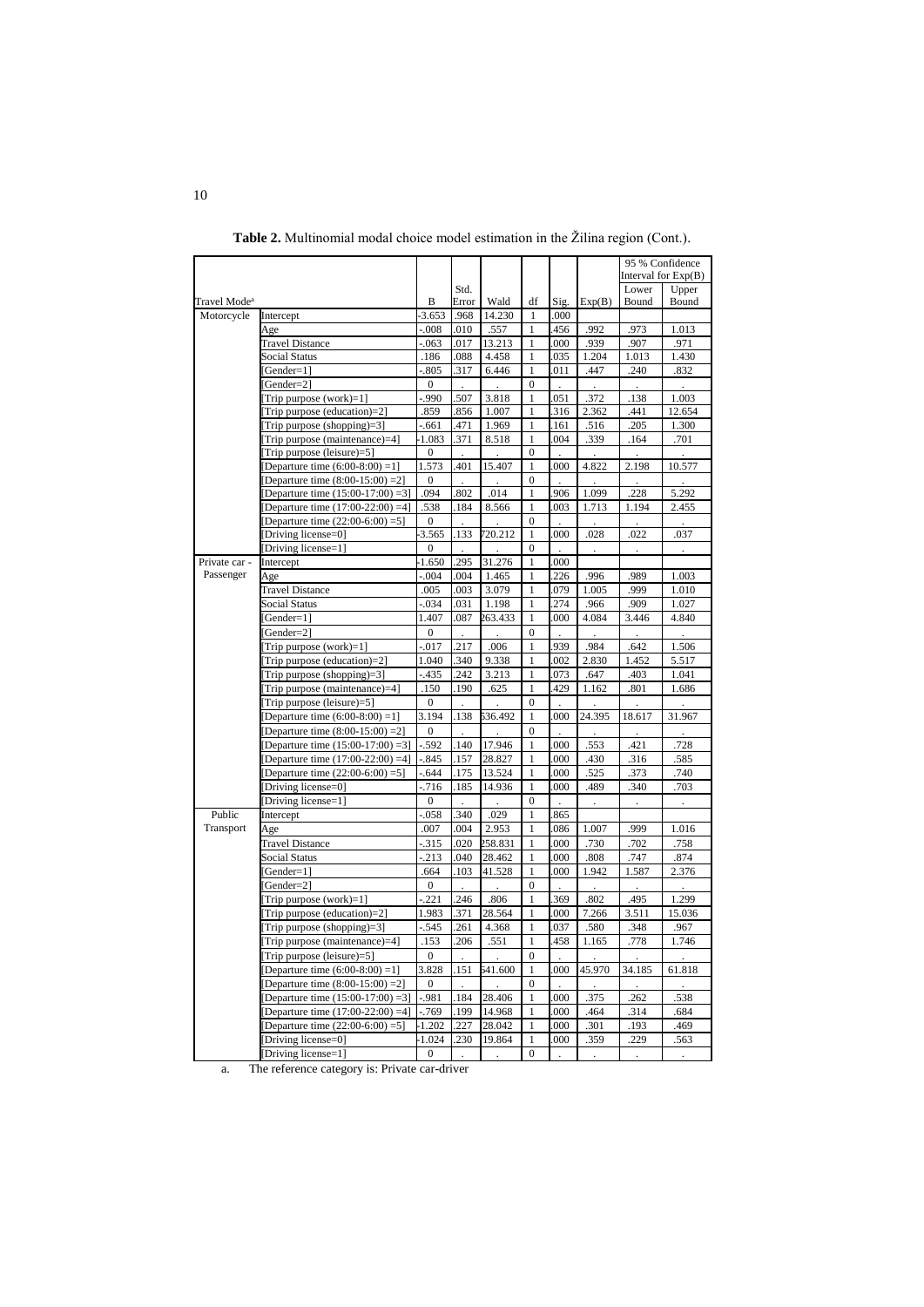|                                   |                                       |                  |                    |         |                    |              |                      | 95 % Confidence |        |
|-----------------------------------|---------------------------------------|------------------|--------------------|---------|--------------------|--------------|----------------------|-----------------|--------|
|                                   |                                       |                  |                    |         |                    |              |                      | Interval for    |        |
|                                   |                                       |                  | Std.               |         |                    |              |                      | Exp(B)          |        |
|                                   |                                       |                  | Erro               | Wald    |                    |              |                      | Lower           | Upper  |
| Travel Mode <sup>a</sup><br>Train |                                       | B<br>$-.915$     | $\mathbf r$<br>432 | 4.493   | df<br>$\mathbf{1}$ | Sig.<br>.034 | Exp(B)               | Bound           | Bound  |
|                                   | Intercept                             |                  | .005               | 1.347   | 1                  | 246          | .994                 | .984            | 1.004  |
|                                   | Age                                   | -.006            |                    |         | 1                  |              |                      |                 |        |
|                                   | <b>Travel Distance</b>                | .018             | .003               | 32.705  |                    | .000         | 1.018                | 1.012           | 1.024  |
|                                   | Social Status                         | $-.347$          | 055                | 39.249  | 1                  | .000         | .707                 | .634            | .788   |
|                                   | Gender=11                             | .813             | 118                | 47.892  | 1                  | .000         | 2.256                | 1.792           | 2.840  |
|                                   | Gender=21                             | $\overline{0}$   |                    |         | $\overline{0}$     |              |                      |                 |        |
|                                   | Trip purpose $(wordk)=1$ ]            | $-178$           | 353                | .256    | $\mathbf{1}$       | 613          | .837                 | .419            | 1.671  |
|                                   | Trip purpose (education)=2]           | 1.931            | 431                | 20.036  | 1                  | 000          | 6.898                | 2.961           | 16.068 |
|                                   | Trip purpose (shopping) $=3$ ]        | -.633            | 445                | 2.020   | 1                  | .155         | .531                 | .222            | 1.271  |
|                                   | Trip purpose (maintenance)=4]         | .402             | 322                | 1.562   | 1                  | 211          | 1.495                | .796            | 2.807  |
|                                   | Trip purpose (leisure)=5]             | $\Omega$         |                    |         | $\Omega$           |              |                      |                 |        |
|                                   | [Departure time $(6:00-8:00) = 1$ ]   | 3.459            | 161                | 460.068 | 1                  | .000         | 31.786               | 23.172          | 43.602 |
|                                   | Departure time $(8:00-15:00) = 2$     | $\mathbf{0}$     |                    |         | $\mathbf{0}$       |              |                      |                 |        |
|                                   | Departure time $(15:00-17:00) = 3$    | $-1.291$         | .184               | 49.100  | $\mathbf{1}$       | .000         | .275                 | .192            | .395   |
|                                   | [Departure time $(17:00-22:00) = 4$ ] | 1.365            | 200                | 46.567  | 1                  | .000         | .255                 | .173            | .378   |
|                                   | [Departure time $(22:00-6:00) = 5$ ]  | 1.333            | 225                | 35.181  | 1                  | .000         | .264                 | .170            | .410   |
|                                   | Driving license=0]                    | 1.288            | 238                | 29.220  | 1                  | .000         | .276                 | .173            | .440   |
|                                   | [Driving license=1]                   | $\boldsymbol{0}$ |                    |         | $\mathbf{0}$       |              |                      |                 |        |
| <b>Intercity Bus-</b>             | Intercept                             | -.509            | 303                | 2.819   | $\mathbf{1}$       | .093         |                      |                 |        |
| <b>SAD</b>                        | Age                                   | .011             | 003                | 10.433  | 1                  | 001          | .989                 | .982            | .996   |
|                                   | <b>Travel Distance</b>                | .019             | 002                | 73.231  | 1                  | .000         | 1.019                | 1.015           | 1.023  |
|                                   | Social Status                         | $-233$           | 033                | 49.195  | 1                  | .000         | .792                 | .742            | .845   |
|                                   | Gender=11                             | .807             | 081                | 100.487 | 1                  | .000         | 2.241                | 1.914           | 2.625  |
|                                   | Gender=21                             | $\overline{0}$   |                    |         | $\overline{0}$     |              |                      |                 |        |
|                                   | Trip purpose $(wordk)=1$ ]            | .284             | 247                | 1.321   | 1                  | .250         | 1.328                | .819            | 2.154  |
|                                   | Trip purpose (education)=2]           | 1.665            | 334                | 24.763  | 1                  | 000          | 5.283                | 2.743           | 10.177 |
|                                   | Trip purpose (shopping) $=3$ ]        | -.591            | 306                | 3.736   | 1                  | .053         | .554                 | .304            | 1.008  |
|                                   | Trip purpose (maintenance)=4]         | .718             | 228                | 9.926   | 1                  | .002         | 2.050                | 1.312           | 3.203  |
|                                   | Trip purpose (leisure)=5]             | $\overline{0}$   |                    |         | $\Omega$           |              |                      |                 |        |
|                                   | [Departure time $(6:00-8:00) = 1$ ]   | 3.511            | 136                | 669.727 | 1                  | .000         | 33.498               | 25.676          | 43.704 |
|                                   | Departure time $(8:00-15:00) = 2$     | $\Omega$         |                    |         | $\mathbf{0}$       |              |                      |                 |        |
|                                   | Departure time $(15:00-17:00) = 3$    | $-1.132$         | 127                | 79.890  | 1                  | .000         | .322                 | .251            | .413   |
|                                   | Departure time $(17:00-22:00) = 4$    | $-.885$          | 136                | 42.611  | 1                  | .000         | .413                 | .316            | .538   |
|                                   | Departure time $(22:00-6:00) = 5$     | 1.477            | 163                | 82.405  | 1                  | .000         | .228                 | .166            | .314   |
|                                   | Driving license=0]                    | 1.379            | .172               | 64.256  | $\mathbf{1}$       | .000         | .252                 | .180            | .353   |
|                                   | [Driving license=1]                   | $\overline{0}$   |                    |         | $\mathbf{0}$       |              | $\ddot{\phantom{0}}$ |                 |        |

**Table 2.** Multinomial modal choice model estimation in the Žilina region (Cont.).

b. The reference category is: Private car-driver.

- *Driving license*: the results demonstrate that driving license availability has negative impacts on people trips by intercity bus, train, public transport, car as passenger, bicycle and walk. For instance, multinomial log-odds of people who do not possess driving licenses to driving license holders is -1.379 unit higher for preferring intercity bus to private car given all available travel modes which means current users of intercity bus are more likely to prefer private car for daily trips in case of possession of driving license.
- *Social status:* the social status as a categorical variable was modelled for nine groups: 1. high-school student, 2. university student, 3. employee, 4. selfemployed, 5. unemployed, 6. in household (homemaker), 7. pensioner, 8. soldier and 9. disabled. The estimated coefficient of social status was positive for selecting walk and motorcycle for performing out-of-home activities while it has significant negative effect on trips made by public transport, train and intercity bus. These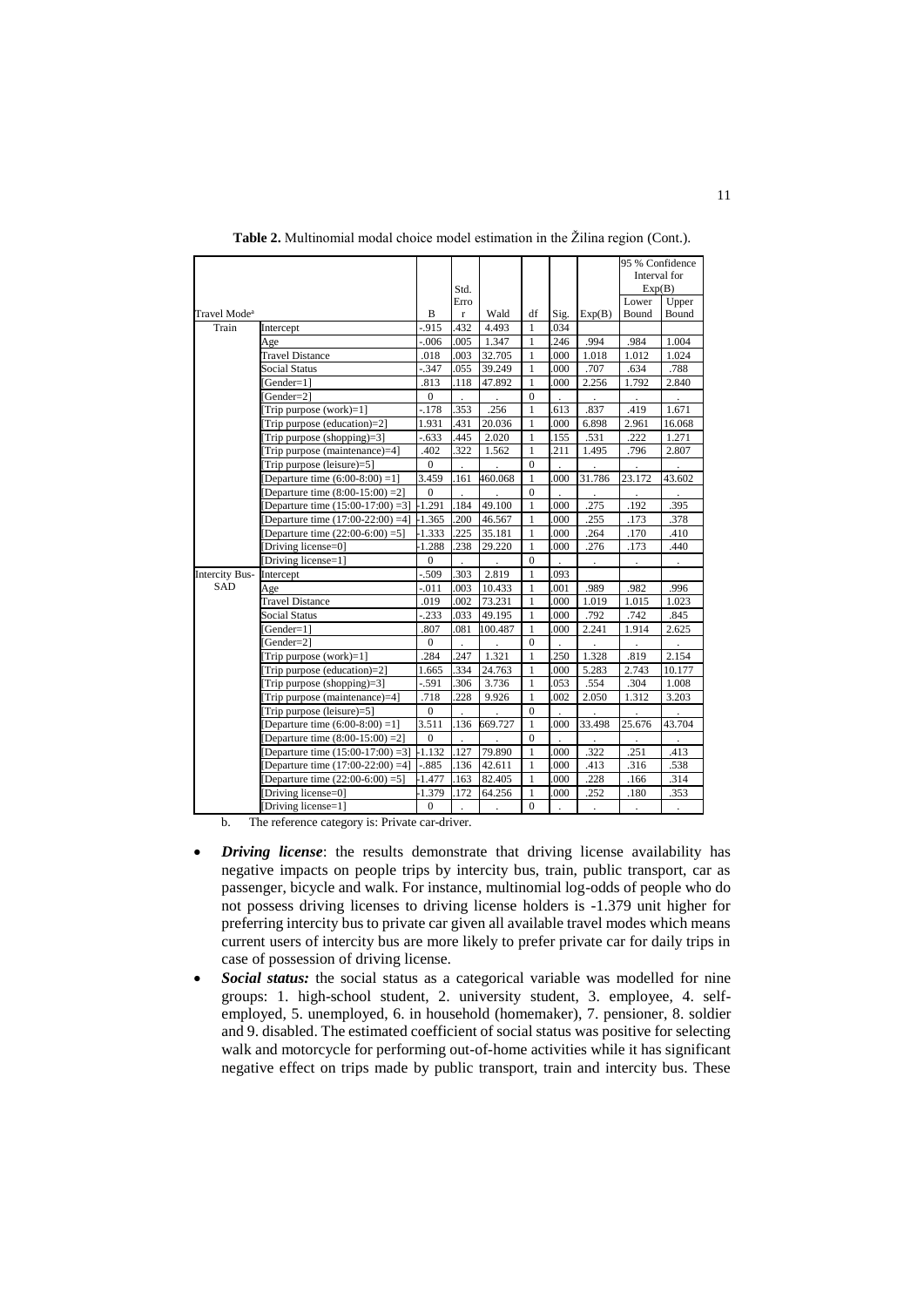results indicate that probability of using public transport, train and intercity bus was greater for students and employees than others (e.g. pensioners and in household).

- *Trip purpose:* the trip purpose associated to people's type of out-of-home activity participation evidentially has major impact on mode choice. Obtained results reveal that in the region of Žilina, work trip has negative impact on use of bicycle, motorcycle and walk that demonstrate people are more likely use private car than other travel modes for work trips. In contrast education trips was identified to be positively significant for choosing train in long distance trips, private car as passenger and walk in short distance trips to go to school or university.
- *Travel distance:* the travel distance was identified to be negatively significant on choice of walk, bicycle and motorcycle among other alternatives. It obviously indicates with increasing travel distance people has less tendency to walk or use bicycle for daily trips in urban areas.
- *Departure time:* according to results, departure time substantially affects individuals' mode choice. As can be seen in Table (2), in the evenings people tend to select less public transport and intercity bus and train that reflects the high tendency to use private car for trips after 5 p.m. Results also show the early morning departure time positively affects the use of public transport, bicycle and walking to the destination.

# **5 Conclusions**

This paper focused on investigation of factors that influence women's choice of transport mode for daily trips in the region of Žilina. A Multinomial Logistic model (MNL) was applied for estimating effects of selected variables on individual's modal choice using mobility behaviour data gathered from 6000 households by Žilina selfgoverning region between 2013 and 2016.

Findings from this study show that women without driving license choose public transport and intercity bus more than men for their daily education trips when trip starts between 6:00 to 8:00 a. m. Furthermore, the results indicate the influence of departure time on women use of car as passenger. It means that females who don't have driving license and make their education trip as a first trip of day in the morning prefer to use car as passenger to their destination. In addition, modelling findings prove with increasing travel distance for education trips, women use more likely train among available transport modes than men. According to outcome of this study, we found the significant negative effect of evening departure on use of public transport by females. This is probably due to the low-frequency of public transport (30-minutes headway) services after 5:00 pm and women's perception of security, safety and risk of violence in public transport.

Understanding effective factors in people decision-making process about travel and activity participation could help planners, policy makers and authorities to implement more gender sensitive designs in urban mobility plans and to prepare inclusive transport policies in the region of Žilina. These findings also have important implications for the Žilina self-governing development agency (RAZSK) for providing better environment for walking and cycling in terms of being safe and guide the public transport service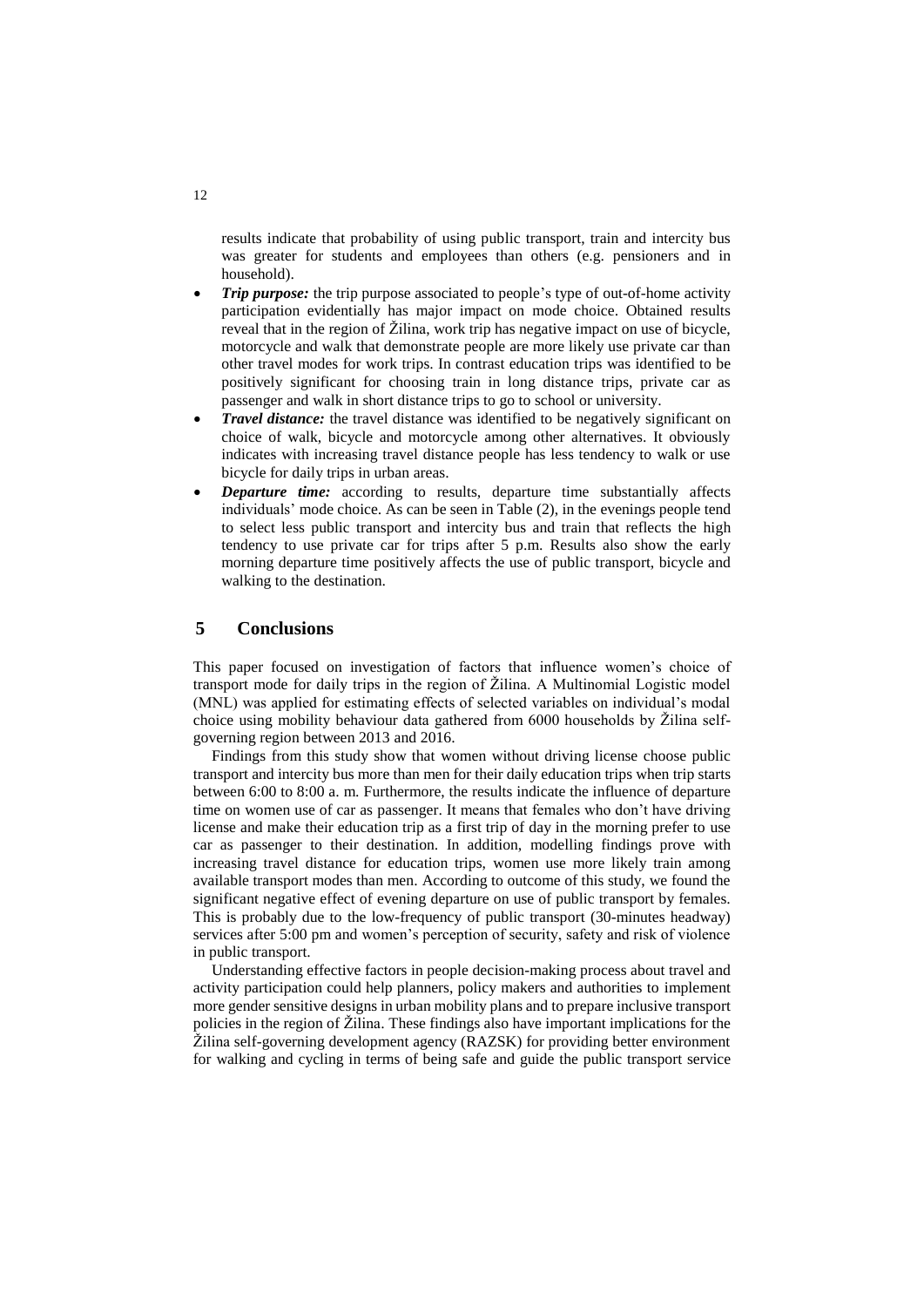providers that are interested in attracting more users.

In this research, the lack of required and reliable data enforced us to limit the scope of our analysis and we were not able to analyse the interaction among household members for joint-activity participation and travel behaviour, particularly the modal choice. In recent years several elements have been changed: the increasing women's participation in the labour force, the decreasing importance of the traditional family nucleus, individuals' type and frequency of activity, and travel behaviour. To better evaluate how women, choose the travel mode, the results should be extended by focusing on assessing women's experiences and specific transport requirements, by the mean of an exploration of their own perception of their mobility constraints and needs, and of innovative solutions to meet these needs. Women's perception and attitudes about ICT and new business model's solution that already exists in the mobility systems and that women already experienced should be explored to understand, if these types of solutions could improve their mobility or to what extent it could constitute new constraints and inequality sources. Further research is required to evaluate the effects of adopting inclusive transport policies and long-term investments for employing new technologies changing people attitudes and travel behaviour in the direction of sustainable transport management.

## **Acknowledgments**

Authors are grateful to Development Agency of the Žilina Self-governing Region for providing the mobility behaviour survey data conducted in Žilina region and Daniel Gašpierik for pre-processing the data and for preparing visualizations used in section 4.1. Ľuboš Buzna has been partially supported by the research grants VEGA 1/0463/16 "Economically efficient charging infrastructure deployment for electric vehicles in smart cities and communities" and APVV-15-0179 "Reliability and emergency systems on infrastructure with uncertain functionality of critical elements". This work was facilitated by the FP 7 project ERAdiate- Enhancing Research and Innovation dimension of the University of Zilina for Intelligent Transport Systems - Grant agreement no. 621386.

# **References**

- 1. Rosenbloom, S.: Editorial: The need for study of women's travel issues. Transportation7(4), 347-350 (1978).
- 2. Giuliano, G.: Public transportation and the travel needs of women. Traffic Quarterly 33(4), 607-615 (1979).
- 3. Giuliano, G.: Getting there: Women and transportation. In: Zimmermann, J. (Ed.), The Technological Woman. Interfacing with Tomorrow, pp. 102-112. New York: Praeger (1983).
- 4. Scheiner, J., Holz-Rau, Ch.: Gendered travel mode choice: a focus on car deficient households, Journal of Transport Geography, Volume 24, September 2012, pp. 250-261. (2012).
- 5. Hägerstrand, T.: What about people in regional science?, Ninth European congress of the Regional Science Association, vol.24, pp. 7-21. (1970).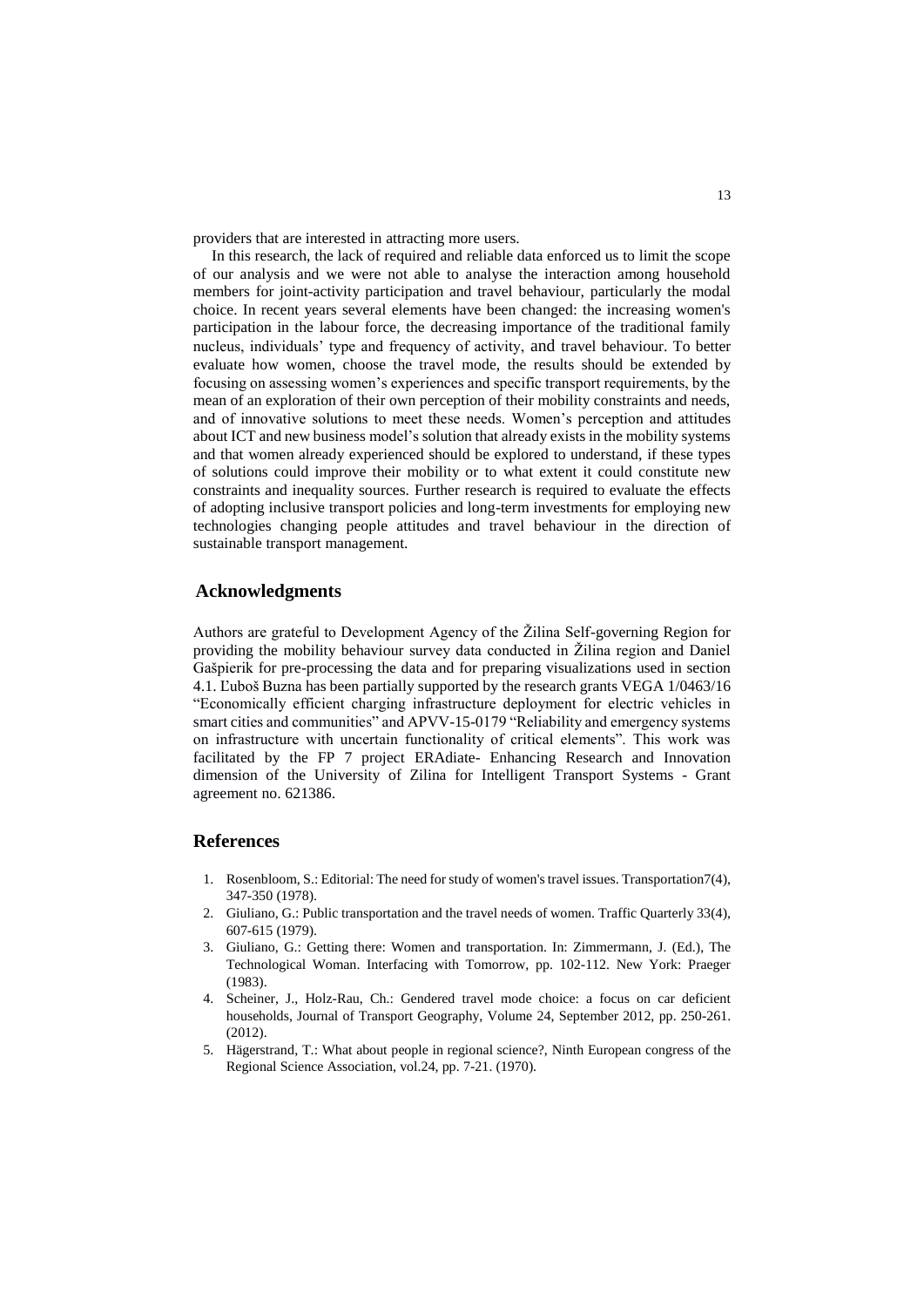- 6. Law, R.: Beyond women and transport: towards new geographies of gender and daily mobility. Progress in Human Geography, 23(4), pp. 567-588. (1999).
- 7. Pucher, J., Renne, J. L.: Transportation Quarterly, 57(3): pp. 49-77. (2003).
- 8. Dobbs, L., Wedded to the car: women, employment and the importance of private transport. Transport Policy. 12(3): pp. 266-278. (2005).
- 9. Li, H., Guensler, R. L., Ogle, J.: Comparing Women's and Men's Morning Commute Trip Chaining in Atlanta, Georgia, by Using Instrumented Vehicle Activity Data. in Conference on Research on Women's Issues in Transportation, Chicago Illinois, United States: Transportation Research Board (2004).
- 10. Whitzman, C.: Building inclusive cities: women's safety and the right to the city, Routledge: Abingdon, Oxon; New York: xv, 216 p., [8] p. of col. plates (2013).
- 11. Dupont, A., Krakutovski, Z.: Travel Time and Distance Regarding Gender Patterns in the Paris Region: Past Trends and Forecasts to 2030. in Conference on Research on Women's Issues in Transportation, Chicago Illinois, United States: Transportation Research Board Conference (2009).
- 12. Meyer, M. D.: Research on Women's Issues in Transportation, Report of a Conference, Volume 1: Conference Overview and Plenary Papers, in Conference on Research on Women's Issues in Transportation, Transportation Research Board Conference: Chicago Illinois, United States (2004).
- 13. Kalter, M.-J.O., Harms, L., Jorritsma, P.: Changing Travel Patterns of Women in the Netherlands. in Conference on Research on Women's Issues in Transportation, Chicago Illinois, United States: Transportation Research Board Conference (2009).
- 14. Levin, L., Faith-Ell, Ch.: Methods and tools for gender mainstreaming in Swedish transport planning, The 5th International Conference on Women's Issues in Transportation proceedings, pp. 215-223, Paris, France (2014).
- 15. Duchène, C.: Gender and Transport: Discussion Paper 11, International Transport Forum (2011).
- 16. Peters, D.: Breadwinners, Homemakers and Beasts of Burden: A Gender Perspective on Transport and Mobility, in Habitat Debate, Vol. 4, No. 2. UNCHS: Nairobi (1998).
- 17. Nobis, C., Lenz, B.: Gender Differences in Travel Patterns: Role of Employment Status and Household Structure. In Conference on Research on Women's Issues in Transportation, Chicago Illinois, United States: Transportation Research Board (2004).
- 18. Babinard, J., Scott, K.: What Do Existing Household Surveys Tell Us About Gender and Transportation in Developing Countries? in Conference on Research on Women's Issues in Transportation, Chicago Illinois, United States: Transportation Research Board Conference (2009).
- 19. Peters, D.: Gender Issues in Transport Applying an Integrative Perspective, Keynote presentation for Commission C4 "Urban Mobility Management," Metropolis Network Conference in Toronto, Canada, June 15. (2006).
- 20. Loukaitou-Sideris, A., Fink, C.: Addressing Women's Fear of Victimization. Transportation Settings A Survey of US Transit Agencies, Urban Affairs Review, 44(4), pp. 554-587. (2009)
- 21. Lahiri-Dutt, K., Ahmad, N.: Considering gender in social impact assessment. In F. Vanclay & A. M. Esteves (Eds.), New Directions in Social Impact Assessment. Conceptual and Methodological Advances, pp. 117-137. Cheltenham, UK; Northampton, MA, USA: Edward Elgar (2012).
- 22. Markovich, J., Lucas, K.: The Social and Distributional Impacts of Transport: A Literature Review. Oxford: Transport Studies Unit School of Geography and the Environment (2011).